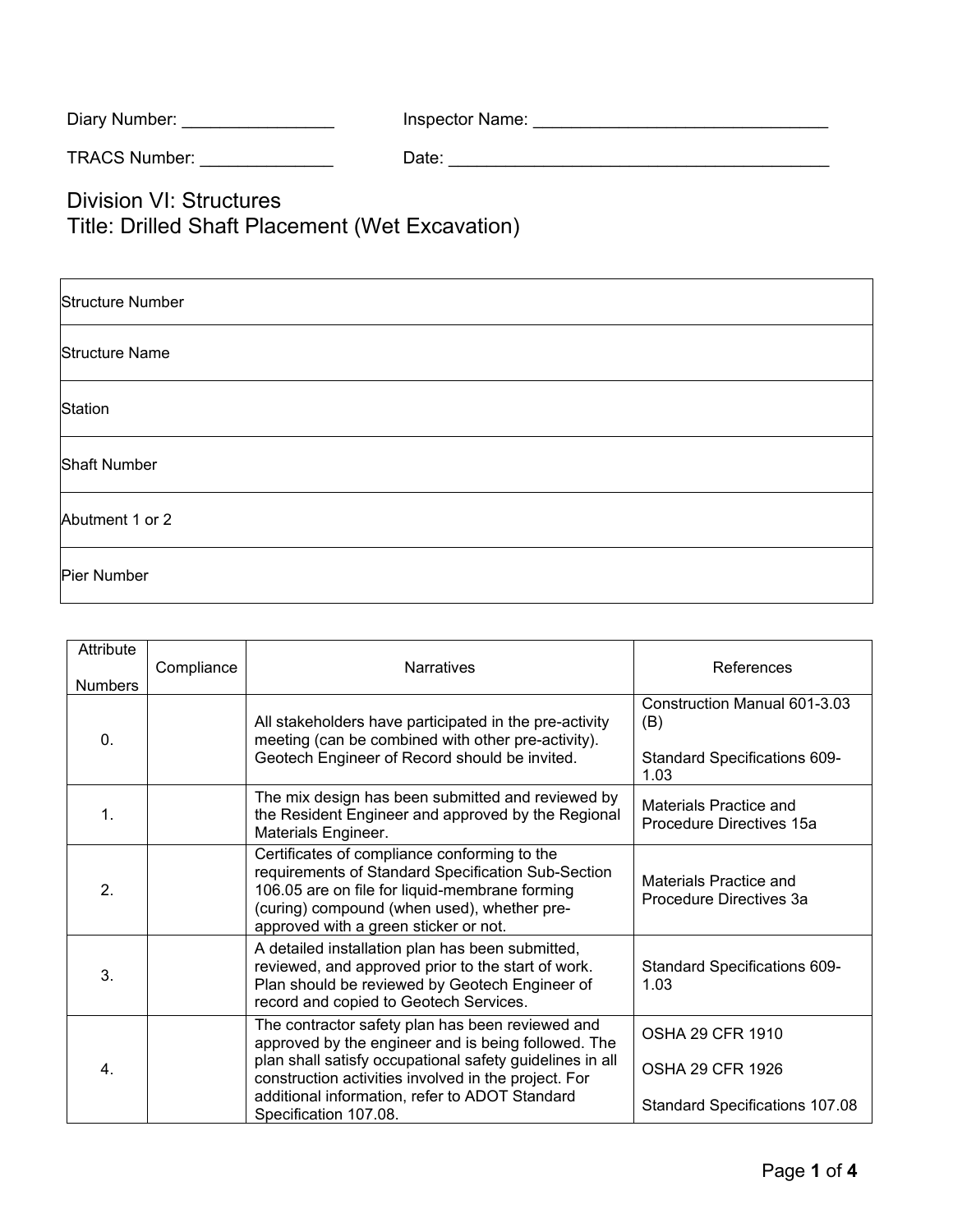|     |                                                                                                          | The Certificates of Compliance to which state that<br>steel or iron products incorporated into the project                                                                                                      | 23 CFR Part 635.410                                 |
|-----|----------------------------------------------------------------------------------------------------------|-----------------------------------------------------------------------------------------------------------------------------------------------------------------------------------------------------------------|-----------------------------------------------------|
| 5.  |                                                                                                          | meet the Buy America Act requirements', certifying<br>that all manufacturing processes producing a steel or                                                                                                     | Special Provisions 106.05                           |
|     | iron product, including any application of a coating to<br>iron or steel, occurred in the United States. | Special Provisions 106.15                                                                                                                                                                                       |                                                     |
|     |                                                                                                          | When drilling slurry is required, all methods to mix,                                                                                                                                                           | Standard Specifications 609-<br>1.03                |
| 6.  |                                                                                                          | circulate, desand, dispose of etc., have been<br>reviewed and approved by the Engineer.                                                                                                                         | <b>Standard Specifications 609-</b><br>3.04(A)      |
| 7.  |                                                                                                          | Adequate survey offset points have been set to allow<br>for checking of the center axis of the hole and rebar<br>cage locations.                                                                                | <b>Standard Specifications 609-</b><br>3.03         |
| 8.  |                                                                                                          | The confirmation shaft was constructed to verify the<br>contractor's means and methods to proceed. Can be<br>used in the structure.                                                                             | Standard Specifications 609-<br>3.02                |
| 9.  |                                                                                                          | When casing is required, the inside diameter is not<br>less than the specified drill shaft size.                                                                                                                | Standard Specifications 609-<br>2.03                |
| 10. |                                                                                                          | When steel casing is used, it conforms to the<br>requirements of AASHTO M270 (ASTM A709), Grade<br>36, unless otherwise specified.                                                                              | Standard Specifications 609-<br>2.03                |
| 11. |                                                                                                          | When caving conditions are encountered, drilling is<br>suspended; construction methods are revised and<br>approved by the Engineer.                                                                             | Standard Specifications 609-<br>3.03                |
| 12. |                                                                                                          | Slurry is required, tanks of adequate capacity are<br>provided for circulation, storage and treatment.                                                                                                          | Standard Specifications 609-<br>3.04(A)             |
| 13. |                                                                                                          | An experienced manufacturer's representative is<br>present at all times to supervise the development and<br>required testing during the initial slurry drilling<br>process.                                     | Special Provisions 609-3.04 A                       |
| 14. |                                                                                                          | The contractor has suitable equipment available on-<br>site capable of obtaining slurry samples from any                                                                                                        | Standard Specifications 609-<br>1.03                |
|     |                                                                                                          | depth within the drilled shaft.                                                                                                                                                                                 | Standard Specifications 609-<br>3.04(B)             |
| 15. |                                                                                                          | All slurry, water and contaminated concrete are<br>contained as provided for in the approved project                                                                                                            | <b>Erosion and Pollution Control</b><br>Manual NS-3 |
|     |                                                                                                          | SWPPP.                                                                                                                                                                                                          | Special Provision 104.09                            |
| 16. |                                                                                                          | During the slurry drilling process, the slurry level in<br>the shaft excavation is maintained at not less than 5<br>feet above the highest expected piezo metric<br>pressure head along the depth of the shaft. | Special Provisions 609-3.04 A                       |
| 17. |                                                                                                          | Prior to placing concrete, slurry samples are<br>extracted from the bottom of the shaft and at 10 foot<br>increments up the shaft to verify acceptable values<br>for the slurry mixture.                        | <b>Standard Specifications 609-</b><br>3.04(B)      |
| 18. |                                                                                                          | A minimum of four sets of tests are made by the<br>contractor during the first eight hours of slurry use for<br>density, viscosity or yield point, pH and sand content.                                         | Standard Specifications 609-<br>3.04(B)             |
| 19. |                                                                                                          | After consistency is achieved, one set of tests is<br>made by the contractor every four hours of slurry use.                                                                                                    | Standard Specifications 609-<br>3.04(B)             |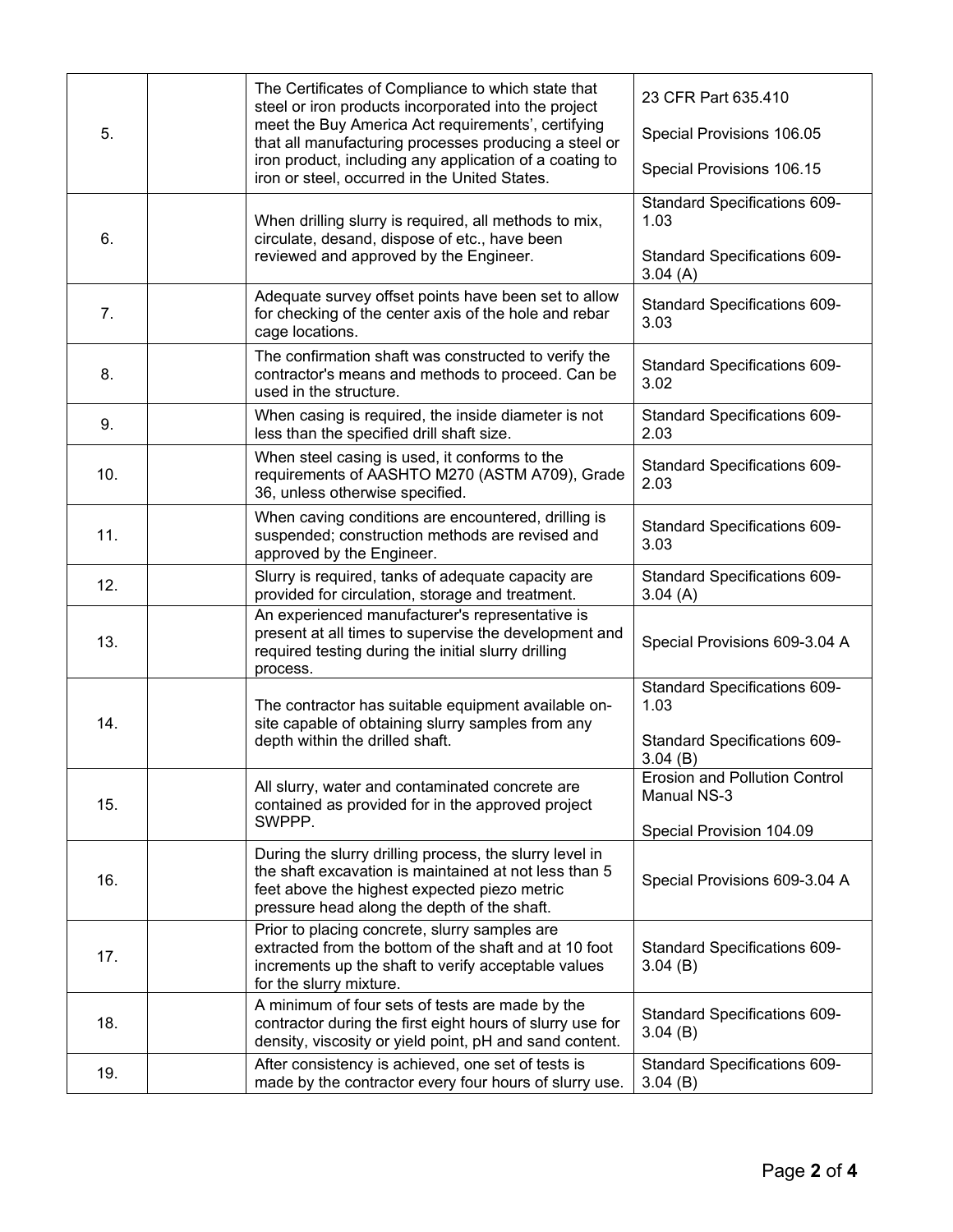| 20. | Whenever test result values are found to be<br>unacceptable, concrete is not placed until corrective<br>actions are taken, the slurry is retested and the<br>values are acceptable.                                              | Standard Specifications 609-<br>3.04(B)                                          |
|-----|----------------------------------------------------------------------------------------------------------------------------------------------------------------------------------------------------------------------------------|----------------------------------------------------------------------------------|
| 21. | Reports of all slurry tests, signed by an authorized<br>contractor representative are furnished to the<br>Engineer upon completion of each drilled shaft.                                                                        | <b>Standard Specifications 609-</b><br>3.04(B)                                   |
| 22. | The maximum variation from the drilled shaft axis is<br>checked and documented on each shaft (maximum<br>allowed is 5% of the shaft diameter, not to exceed<br>three inches from the plans location).                            | Standard Specifications 609-<br>3.03                                             |
| 23. | The contractor is checking and verifying compliance<br>of all plumbness checks for each shaft and submitting<br>the results to the Engineer (maximum deviation $= 1$ -<br>$1/2%$ ).                                              | Standard Specifications 609-<br>3.03                                             |
| 24. | Satisfactory material is encountered during the drilling<br>of the shaft (stratum is the same as indicated on the<br>boring logs).                                                                                               | <b>Construction Manual 105.11</b><br><b>Standard Specifications 609-</b><br>3.03 |
|     | All loose material is satisfactorily removed from the                                                                                                                                                                            | <b>Construction Manual 105.11</b>                                                |
| 25. | bottom of the shaft in accordance with the approved<br>plan prior to placement of the reinforcing steel cage.                                                                                                                    | Standard Specifications 609-<br>3.03                                             |
|     | The shaft excavation depth and diameter are                                                                                                                                                                                      | <b>Construction Manual 105.11</b>                                                |
| 26. | checked and the excavation is evaluated and<br>approved prior to placement of the reinforcing steel<br>cage.                                                                                                                     | Standard Specifications 609-<br>3.05                                             |
| 27. | Adjacent shafts, unless separated by a minimum of<br>three shaft diameters, are not drilled until the<br>concrete in the first shaft has been in place for a<br>minimum of 48 hours.                                             | Special Provisions 609-3.05 A                                                    |
| 28. | Open excavations are covered at the end of each<br>shaft per the approved safety plan.                                                                                                                                           | <b>Standard Specifications 609-</b><br>3.03                                      |
| 29. | A Reinforcing steel quantlist has been completed.                                                                                                                                                                                | <b>Construction Bulletin 07-01</b>                                               |
| 30. | Schedule 80 PVC (2 inch) is properly installed and<br>secured to the reinforcing steel cage. The piping<br>provides a clean, watertight, and unobstructed<br>opening from the top of the shaft to within one foot of<br>the tip. | Special Provisions 609-3.05                                                      |
| 31. | The PVC Schedule 80 pipe is capped on the bottom<br>and filled with water prior to concrete placement.                                                                                                                           | Special Provisions 609-3.05                                                      |
| 32. | Reinforcing steel cage was picked per the approved<br>plan and set in drill shaft.                                                                                                                                               | Standard Specifications 609-<br>1.03                                             |
| 33. | Concrete placement is started within 24 hours after<br>completion of the shaft excavation or the same day<br>the excavation is completed.                                                                                        | <b>Standard Specifications 609-</b><br>3.07(A)                                   |
| 34. | Tremie downpipes are steel with an inside diameter<br>of at least 10 inches for shafts four feet or greater in<br>diameter.                                                                                                      | <b>Standard Specifications 609-</b><br>3.07(A)                                   |
| 35. | The inside diameter of the pump pipe is at least 5<br>inches.                                                                                                                                                                    | <b>Standard Specifications 609-</b><br>3.07(A)                                   |
| 36. | Concrete is placed uninterrupted without cold joints at<br>a minimum rate of rise of 40 feet per hour.                                                                                                                           | Standard Specifications 609-<br>3.07(A)                                          |
| 37. | Unless otherwise specified, the slump is 8 inches +/-<br>1 inch, or as per approved mix design.                                                                                                                                  | Standard Specifications 609-<br>3.07(A)                                          |
| 38. | Concrete placed by free fall does not strike the<br>reinforcing steel cage or sidewalls of the excavation.                                                                                                                       | Standard Specifications 609-<br>3.07(B)                                          |